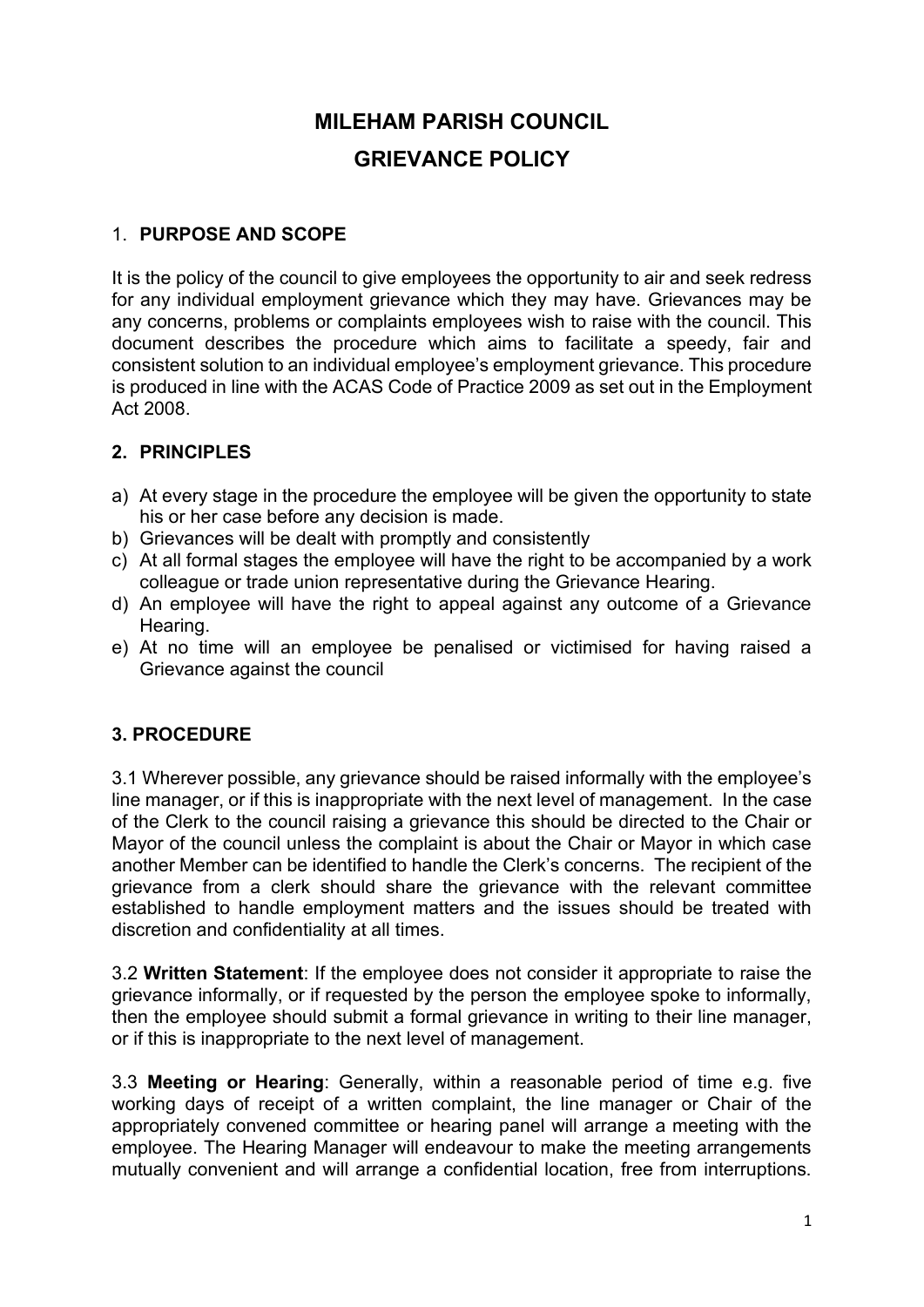The manager will investigate the substance of the complaint and hear submissions from the employee concerned together with such other submissions or evidence as s/he shall consider appropriate and take such steps as s/he shall consider necessary to resolve the issue raised. It may be necessary to adjourn the meeting in order for an investigation to take place. Careful consideration of the evidence and the necessary steps required to resolve the problems will be given to the grievance. The employee may call witnesses by prior arrangement with the panel. There is no right for a Member or employee implicated in an employee's grievance to cross examine the aggrieved during a grievance hearing but the panel may wish to make its own investigations through interviewing these individuals and/or other witnesses separately. The Panel may ask the employee what he or she would like to happen as a result of raising the grievance and bear this in mind when preparing the response.

**3.4 Response:** The Hearing Manager will advise the decision to the employee in writing and, where appropriate, include an action plan to assist in the resolution of the problem. Councils which handle internal disputes effectively generally consider the options and costs in a timely fashion, then agree and publicise the workable solutions, monitor, review and learn from the experience. There may be some value in exploring Mediation as a way in which to resolve differences between two parties. The SLCC can advise on approaches and bodies which may be able to assist (nb external organisations may levy a fee for such services)

**3.5 Appeal**: If the employee is dissatisfied with the decision of the line manager on his/her complaint, s/he may appeal against the decision to the Chair/Mayor or other elected Member by written notice within five working days of the decision. An Appeal may be raised if:

- The employee thinks the finding, or action plan, is unfair
- New evidence has come to light
- The employee thinks that the procedure was not applied properly

On receipt of the appeal the council's Appeals Panel shall arrange to meet and consult with the employee, the line manager or Members concerned and any other persons, as s/he shall consider appropriate without unreasonable delay. The Appeal Hearing Chair shall consider the issues and shall then take all such steps, as s/he may consider necessary to resolve those issues. Where the council's Chair or Mayor has chaired the initial grievance meeting the Vice Chair or Chair of another committee will hear the appeal as a hearing manager the decision of the Appeal Hearing will be final. The council will need to ensure that the Members involved in the hearings are able to act impartially and reasonably at all times. The outcome of the appeal should be conveyed to the employee in writing in a timely manner.

3.6 **Bullying or Harassment**: If a grievance concerns alleged bullying or harassment the matter should be reported promptly to the employee's Line Manager, or another manager/Member if more appropriate, with an indication of the required action. The complaint will then be investigated and any action taken and any resolution achieved will be reported back. If the solution is not satisfactory to the complainant, the matter will be discussed further and, if appropriate, an alternative solution agreed. The decision at this stage will generally conclude the enquiry. If a further appeal or review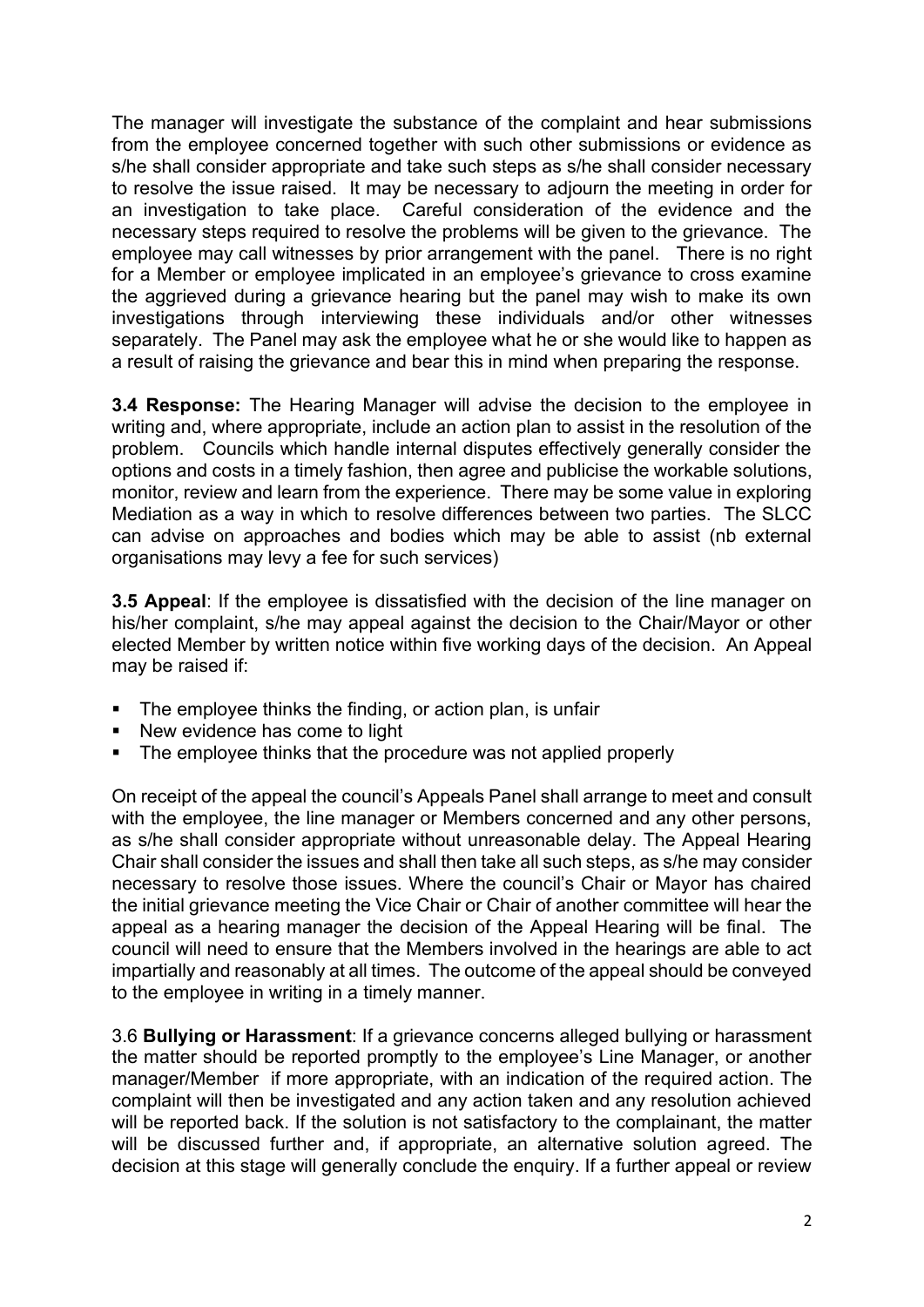is available the employee will be notified. As a result of an investigation into a claim of harassment disciplinary action may be instigated against any alleged perpetrators of the action or in the case of alleged perpetrators being elected Members a Code of Conduct complaint lodged by the council through the Standards process/Ombudsman in Wales

Refer to the Dignity at Work/Bullying and Harassment Policy for further details

3.7 **Right to be Accompanied:** At any formal stage of the procedure an employee may be accompanied by a fellow employee of their choice or their trade union representative or official of a trade union (appropriately accredited) but as this is an internal procedure they will not be entitled to be accompanied by any external supporter e.g. partner, parent, solicitor etc. This right to be accompanied is enshrined in the Employment Relations Act 1999. To exercise this right the employee should make a reasonable request. The companion will be allowed to address the hearing, put and sum up the employee's case, respond to views expressed at the hearing and to confer with the employee during the hearing (sometimes in an adjournment) but is not allowed to answer questions on the employee's behalf, address the hearing if the employee does not wish it or prevent the employer from explaining their case.

#### 3.8 **Hearing Panels**

The SLCC advise that councils establish hearing panels to hear disciplinary and grievance hearings on an annual basis so that if a dispute does arise in the workplace the elected members involved are already trained and briefed on their duties as a hearing or appeal panel member. In situations where individual members are implicated in the dispute or have undertaken an investigatory role then they will need to be substituted as panel members.

3.9 **Confidentiality:** So far as is reasonably practicable, the council will keep any grievance or complaint of harassment confidential between the manager or Member investigating the grievance or complaint, the employee and the person about whom the grievance or complaint is made. If it is necessary to investigate the matter with any other employee or person, the employee will be so advised.

3.9 **Record Keeping**: In all cases, written records of the nature of the grievance raised, the employer's response, action taken (with reasons), details of any appeal and subsequent developments will be retained and kept in accordance with the Data Protection Act 1998.

#### **3.10 Grievances raised during Disciplinaries**

In some circumstances when a disciplinary process has commenced an employee chooses to exercise his/her right to raise an internal grievance about the employment relationship with the council or individual Members. The SLCC recommends, in line with ACAS advice, that disciplinary matters are placed on hold until grievances have been aired and actions towards a resolution have been progressed. In exceptional circumstances it is pragmatic to deal with the two disputes concurrently but SLCC would advise caution and specialist advice should be sought if this arises.